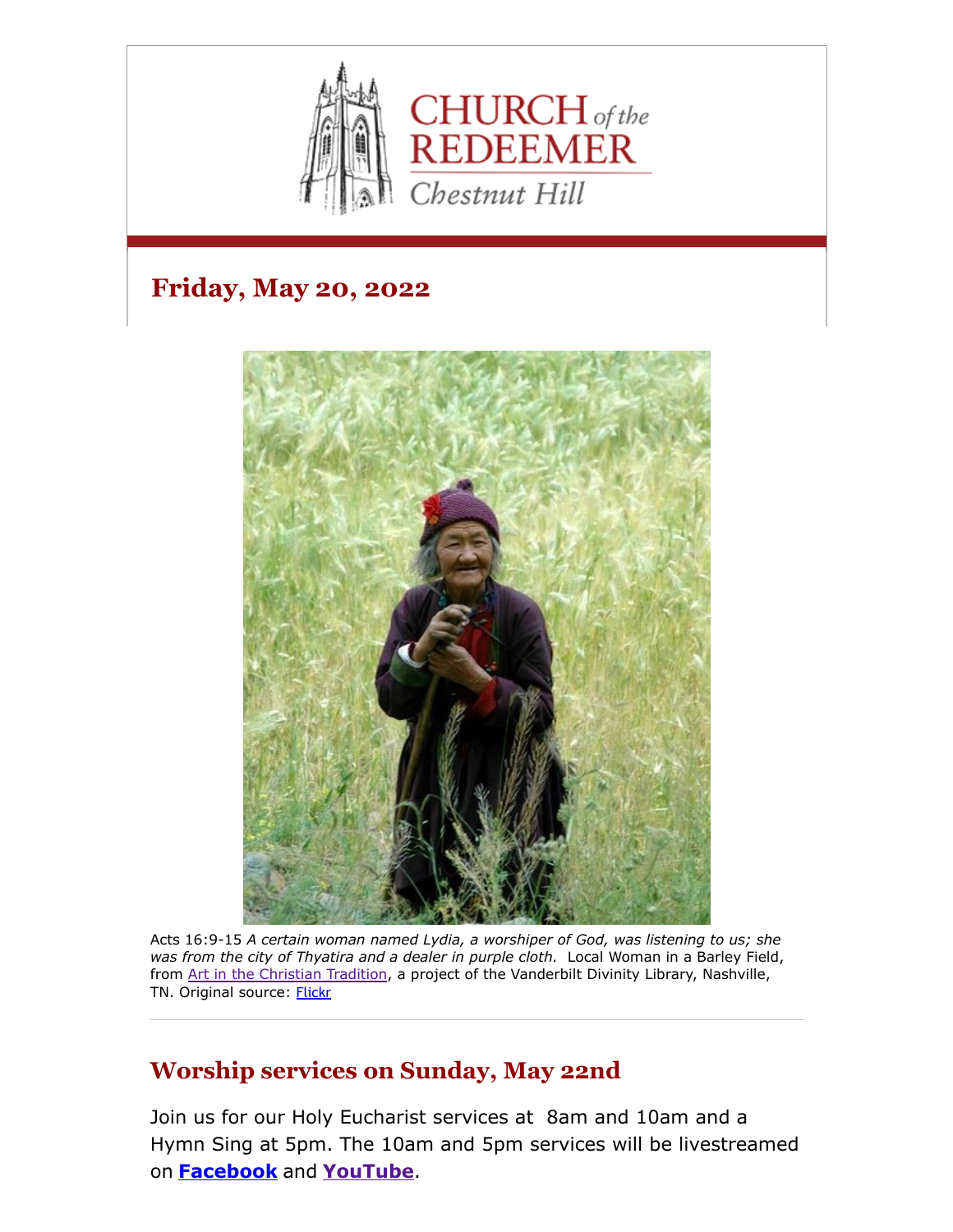**The Sunday leaflets** are also located on the Redeemer website. Look for the **'Worship & Leaflets'** tab. You can access the page **[here.](https://www.redeemerchestnuthill.org/worship-services)**

**[10am Sunday, May 22nd leaflet >](https://drive.google.com/file/d/1qiaLsRAHYapug0ehx0LkWWiWYfH2vTjK/view?usp=sharing)**

### **Readings for Sunday, May 22, 2022**

[Acts 16:9-15](https://lectionarypage.net/YearC_RCL/Easter/CEaster6_RCL.html#ot1) [Revelation 21:10, 22-22:5](https://lectionarypage.net/YearC_RCL/Easter/CEaster6_RCL.html#nt1) [John 14:23-29](https://lectionarypage.net/YearC_RCL/Easter/CEaster6_RCL.html#gsp1) [Psalm 67](https://lectionarypage.net/YearC_RCL/Easter/CEaster6_RCL.html#ps1)

# **Redeemer is off the the races in a new location!**



Join us for a live Preakness Party from 5-7:30pm on the Rectory lawn to benefit the FUEL program and honor FUEL's retiring founder, Velura Perry -- brought to you by the Church Service League's Fellowship Committee.

#### **WHERE: The Rectory Lawn (CHANGE OF LOCATION)**

f h "f" h "f" h "f" h "f" h "f" h "f" h "f" h "f" h "f" h "f" h "f" h "f" h "f" h "f" h "f" h "f" h "f" h "f" <br>The first particular in the first particular in the first particular in the first particular in the first part

**WHEN:** Saturday, May 21st, 5-7:30 p.m.

#### **FESTIVITIES:**

Model your festive attire.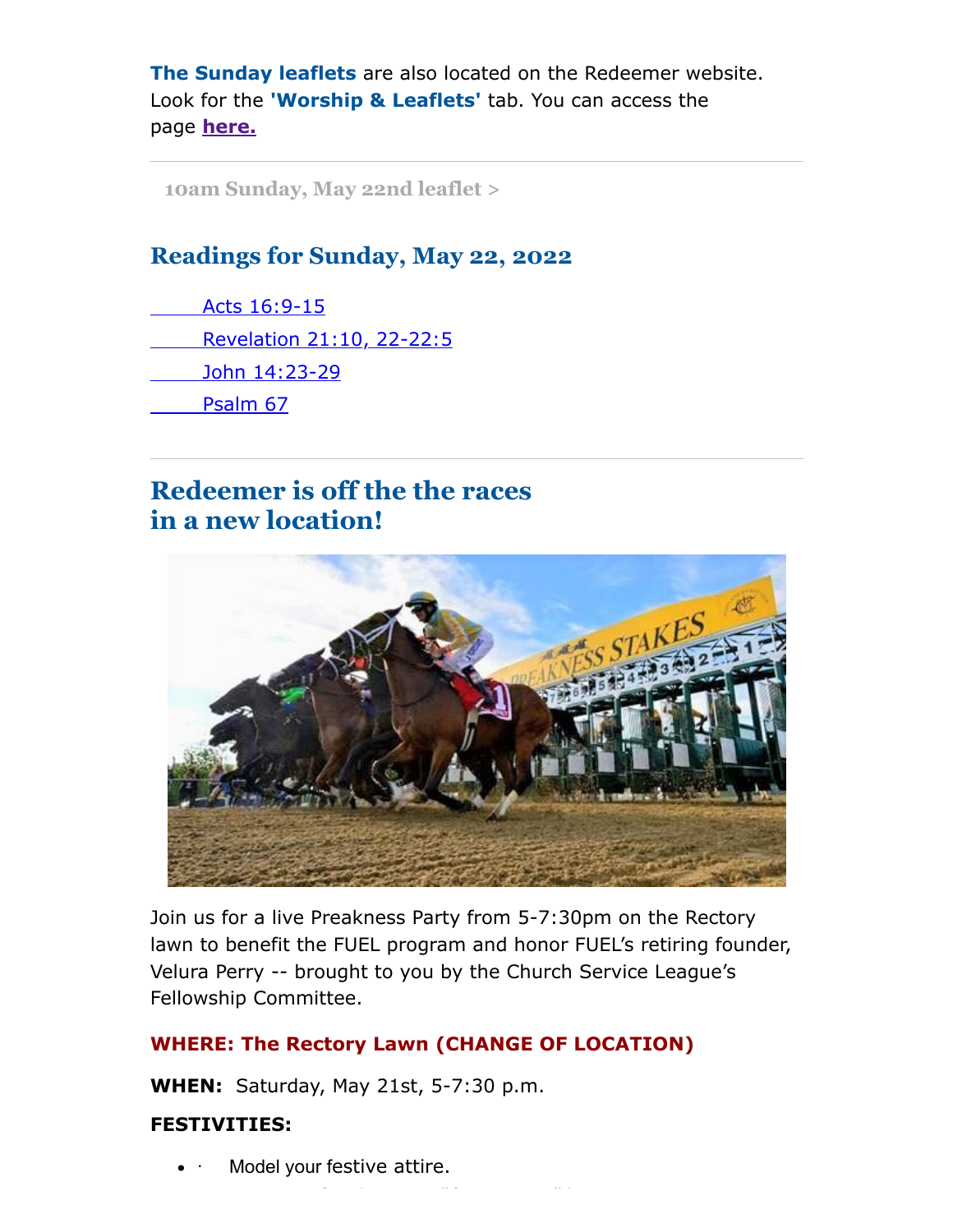- Compete for the most "fascinating" hat.
- Bet on horses you've never heard of.
- Enjoy fabulous fresh pizzas!
- Try our creative mixology cocktails.

**COST:** \$25 per attendee (free for children under 18 wearing a hat.)

To pay by credit card, [click this link](https://www.redeemerchestnuthill.org/Stewardship) , choose 'Donation', then 'FUEL' as your fund in the dropdown menu, and enter the amount.

Or Text 'REDEEMERCH' to 73256. You will receive prompts to complete the gift. Please ensure you select 'FUEL' as the fund.

You can also bring a check to the party made out to Church of the Redeemer with 'FUEL' in the memo.

### **RSVP:** [Michael Aylward](mailto:michaelaylward4@gmail.com)

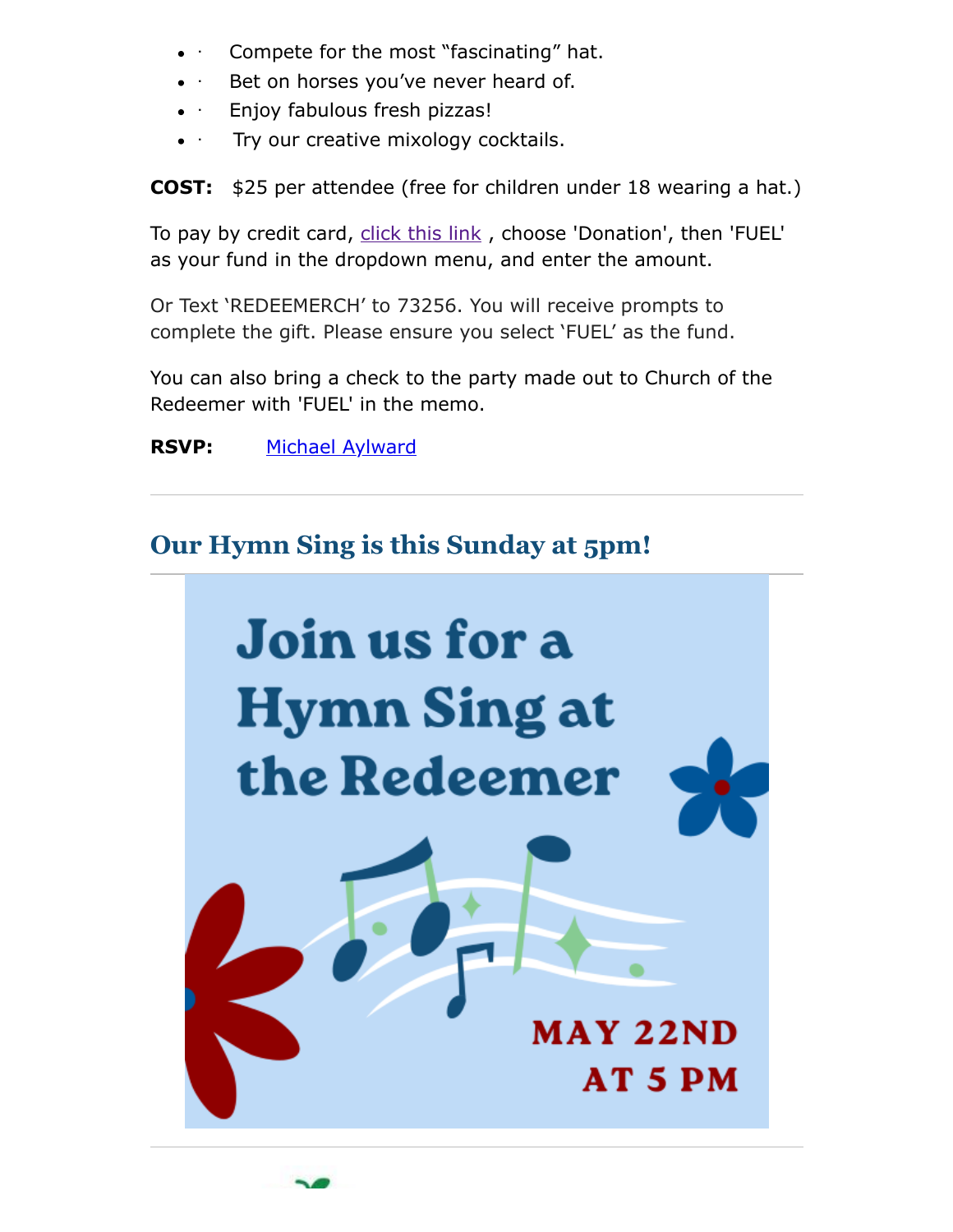



#### **Our grateful thanks to Velura Perry for her steadfast and compassionate leadership of the FUEL program.**

Seeing a vital need to help children and families with food insecurity in our community, especially on the weekends, Velura Perry founded the Redeemer FUEL program which packs and delivers hundreds of bags of groceries every week to children in the Newton public schools as well as the Epiphany School and St. Stephen's afterschool program. After five years of building and growing the program with loving care and unflagging attention (not to mention hard work), Velura is retiring from her position as head of the FUEL program. Rev. Mike honored Velura during last Sunday's service. To read the tribute given at Sunday's service, [click here.](https://drive.google.com/file/d/1pfFf5j22PjgTuAZNkOcmNLUI1VBuZQrD/view?usp=sharing)

# **Join us for our final concert of the 2021-2022**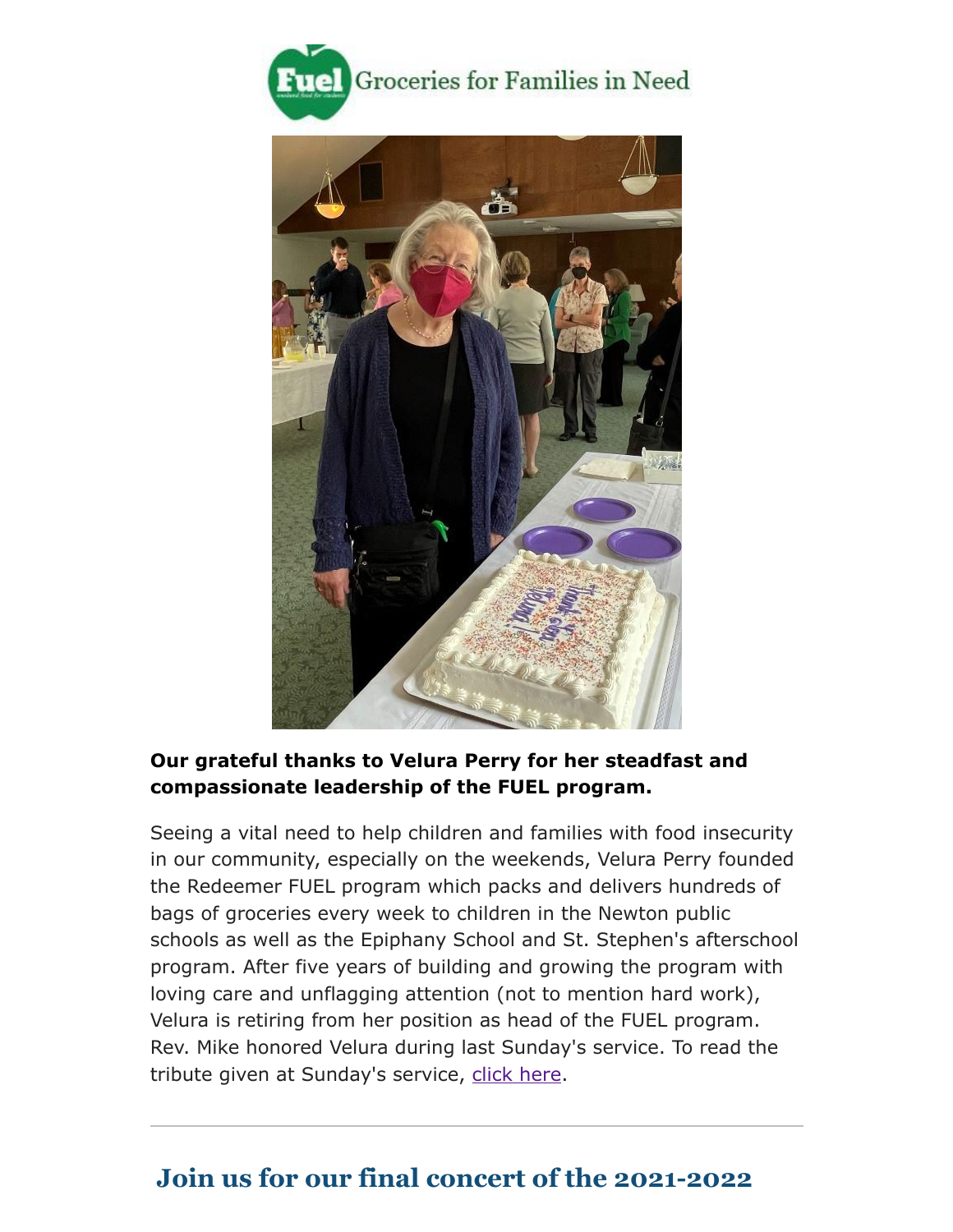## **season featuring Michael Murray and Stuart Forster with a gala reception to follow.**



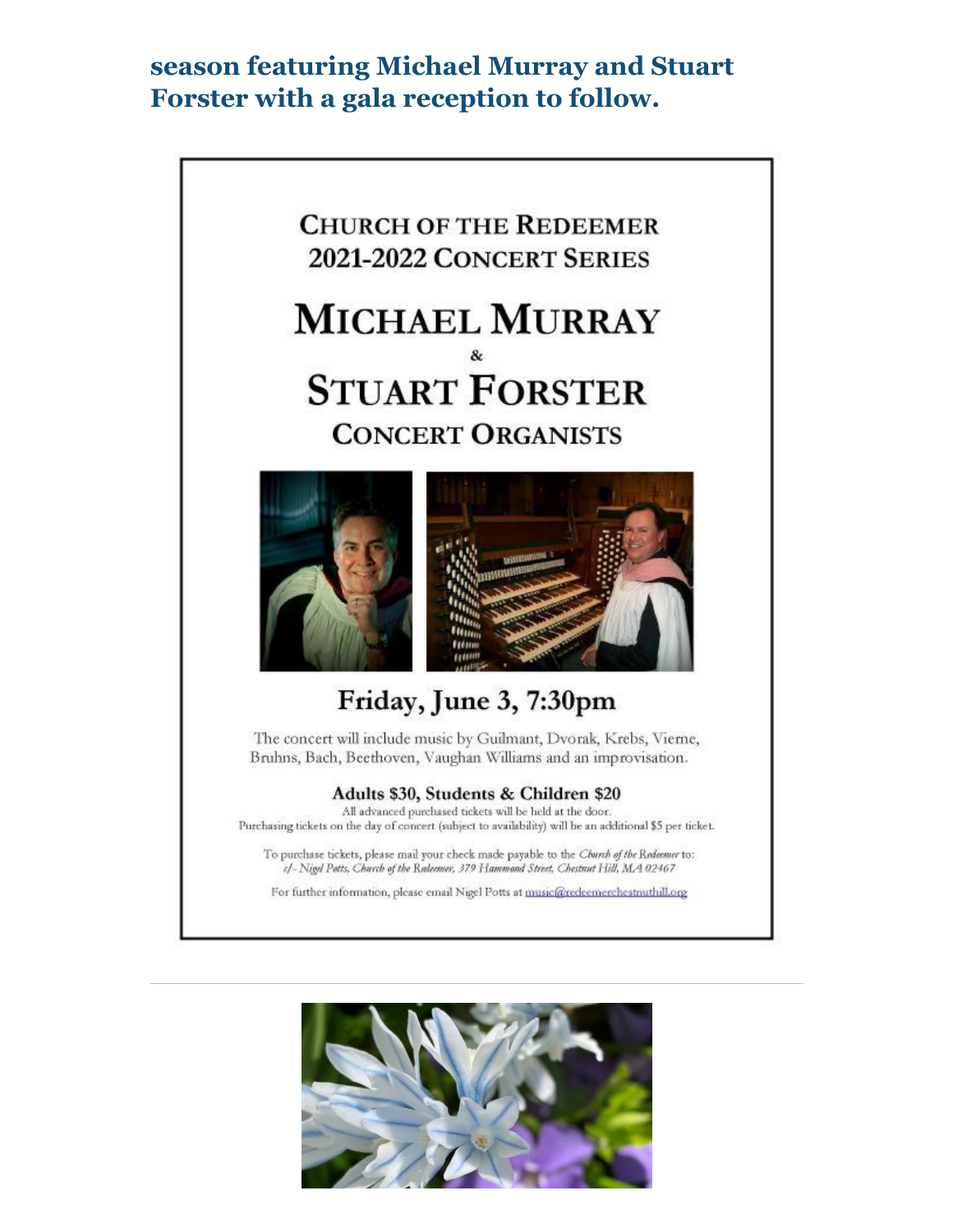

# **Join us for our Church Service League Luncheon! Monday, June 6th at 11:30am ~ Rectory lawn**

All are invited to our Church Service League Luncheon on Monday, June 6th at 11:30am on the Rectory Lawn. We want to thank everyone who helped make the 2021 Christmas Market a success as well as those who organized and participated in the wonderful CSL events throughout the program year.

Here is the <u>luncheon sign up link.</u>



#### **Join Barrie Rose for Embodied Prayer Wednesdays, 5:30-6:30pm & Thursdays, 10:30-11:30am In the Undercroft**

The class is held Wednesdays from 5:30-6:30pm and Thursdays from 10:30-11:30am in the undercroft of the church. We have our base flow/curriculum based on the Christian theologian St. Dominic's (1170-1221) *Nine Ways of Prayer.*

Everyone is welcome (12 and up) please bring comfortable exercise clothes (since the class is movement-based) as well as a heart open to engage God in prayer in and through the body and breathe. If you have a yoga mat you would like to bring feel free to bring it, we also have Sela mats, blocks, and straps available on site.

*Barrie Rose will be teaching the Sela class. She has a background in dance as well as in teaching ballet, she is a certified yoga instructor (trained in Nepal) and has a master's degree in spirituality (from B t C ll )*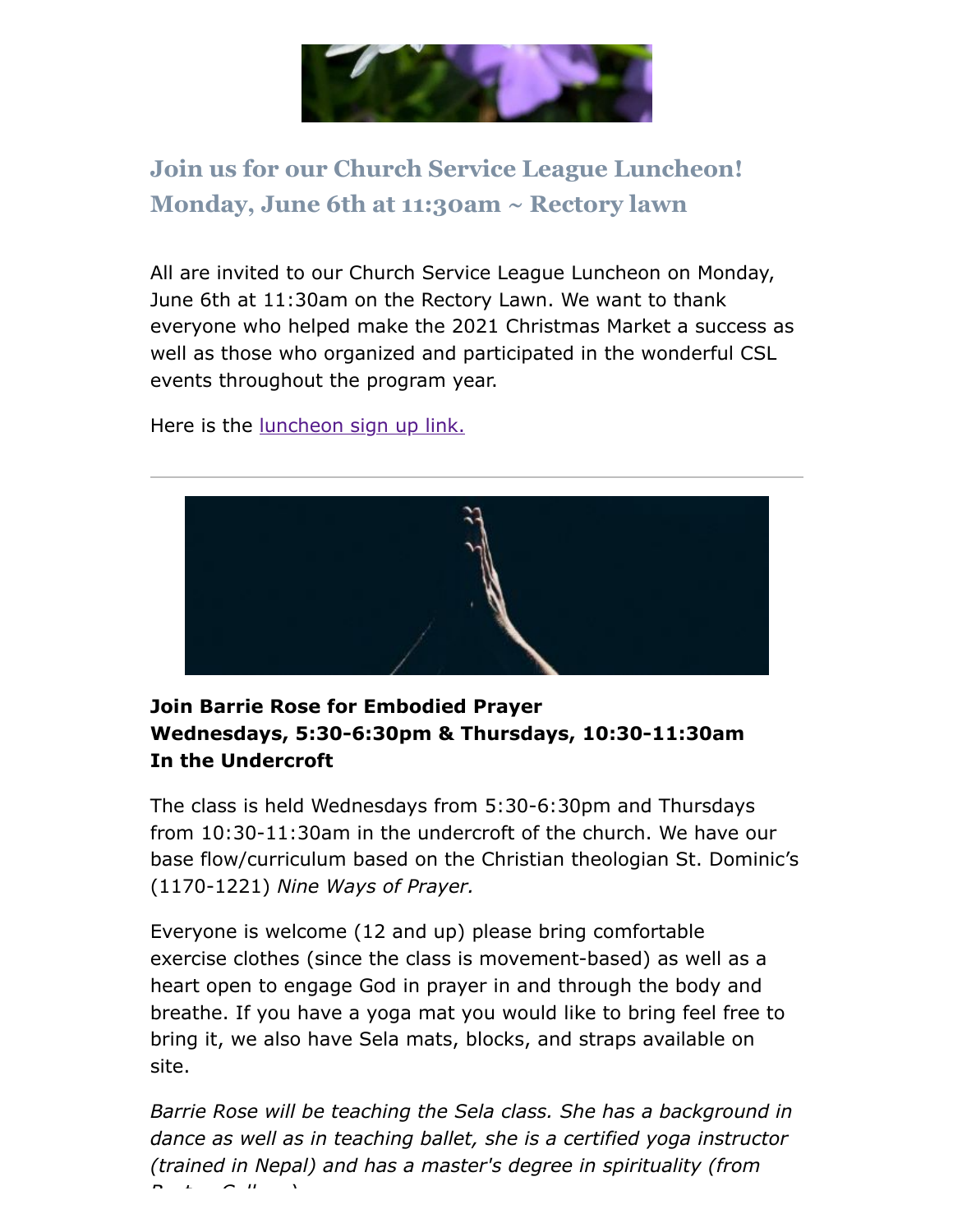

**A new note for Sunflowers for Ukraine** "How are your sunflowers growing?"

By now all seeds should have germinated. If they have not , then water them more often! If you have several seedlings in a pot, it is time to weed out some - saving one of two per pot. It is still too cold to put them out so keep them in a sunny spot and water.

It is good to wait until Memorial Day to plant them outside when there is no frost. It might also be good to put some wire around them so the bunnies won't eat them. As they get bigger, you should stake them to give them support.

Remember to say the prayer and think about the people in Ukraine. Questions? Email **Anne Grandin** or sunflower expert: [Chuck Farber](https://www.redeemerchestnuthill.org/chuck%20farchar@aol.com)

*Rev. Mike Dangelo's Prayer*

*Dear God, Ruler of the Nations and Prince of Peace,*

*We give you thanks for the good earth warmed by the coming of spring and the gentle rains which water it. We thank you for these seeds which hold within themselves the secret life that will soon break forth into holy light. As we plant these seeds we remember before you the people of Ukraine who claim this flower as a symbol of their nation. We ask you, Gracious Lord, to break the sword of war in their land, and restore the homes and lives destroyed in violence. May these flowers bloom, and in them may we know the hope of your risen Son our savior Jesus Christ in whose name we pray. Amen.*

# **Join us for Adult Bible Study Sunday mornings and throughout the week!**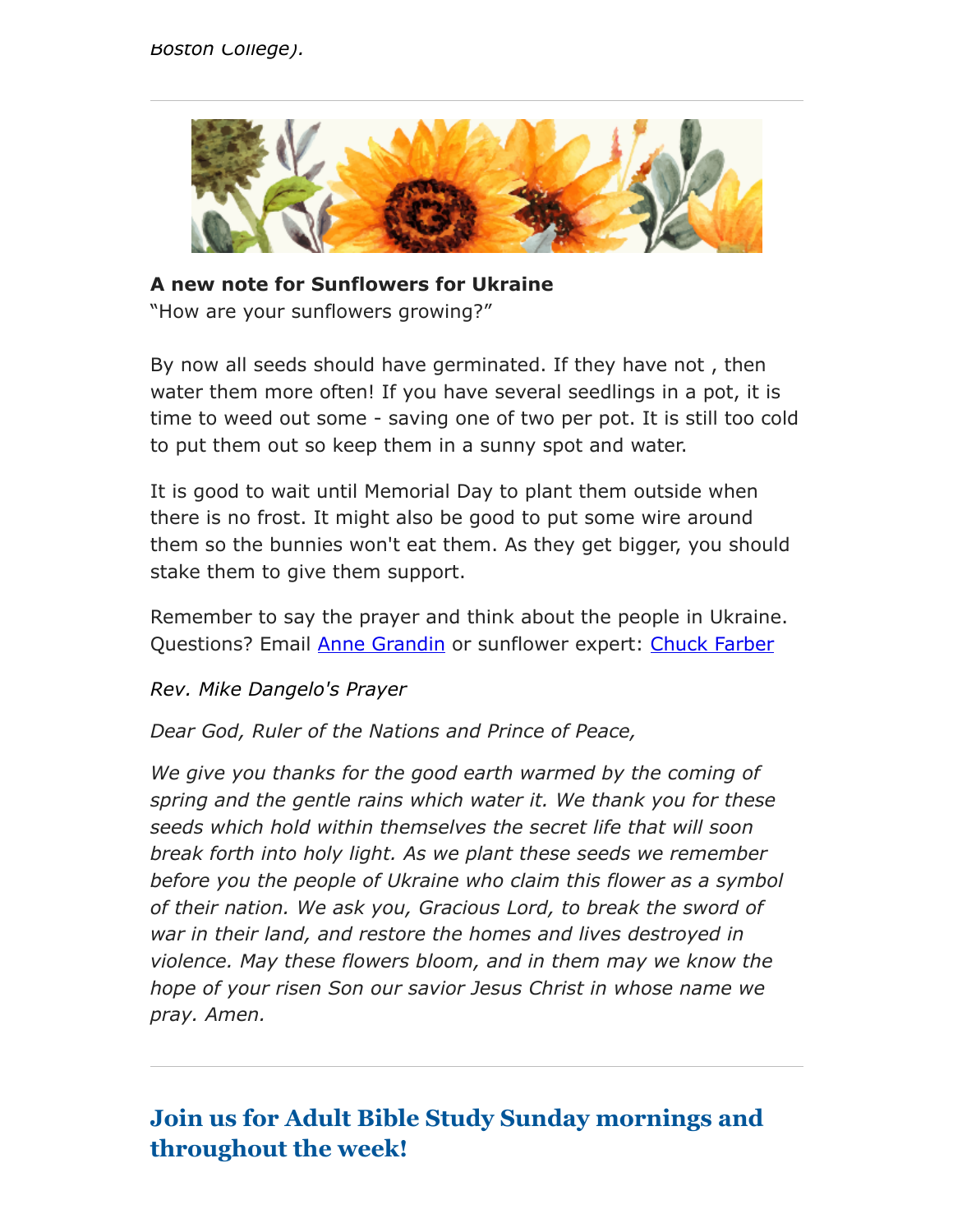#### **Here are the many opportunities for Bible Study. All are invited!**

Sunday Mornings, 9-9:45am, in person or [Join Zoom Meeting](https://us02web.zoom.us/j/86566228912?pwd=aGxWTU1PU3Y3TDZsVTdmbXg2UnNvZz09)

[Wednesday morning Men's Bible Study, 7-8am,](https://us02web.zoom.us/j/89392200698?pwd=czIzYmlKT1JCRmkrdlBFM2lJaGdkZz09) in person or Join Zoom Meeting

Thursday morning Women's Bible Study, 9-10:30am - in person or [Join Zoom Meeting](https://us02web.zoom.us/j/82431832126?pwd=ZXBLQUFnL2haSEZyWll3b0R0MEpmUT09#success#success)

First Monday of the Month Bible Study over lunch on Zoom, 12:15 - 1:30pm. [Join Zoom Meeting](https://cambridgeassociates.zoom.us/j/4580616678?pwd=akl5c0tvL0tQdUo3cFJZVWlZS2QvZz09). For more information please email [Graeme Mills](mailto:gmills@cambridgeassociates.com).

#### **We hope you will join us!**

### **Rev. Mike Dangelo will be preaching at St. Stephen's Episcopal Church on May 22nd**

For those of you why would like to see the service and hear Mike's sermon, it will be will be streamed on the St. Stephen's website.

# **Children's & Teens' Events**

Check your weekend (either Friday or Saturday) email for links for Sunday School (3yo-6th grade), Middle School Youth Group (5-8th grade), Confirmation Class, and High School Youth Group. Email **[Barrie Rose](mailto:families@redeemerchestnuthill.org)** if you'd like to be on the list!

### **Redeemer Calendar**

The Parish Calendar Listings can be found [here.](https://calendar.google.com/calendar/b/1/r/week/2020/8/19?tab=mc&pli=1)